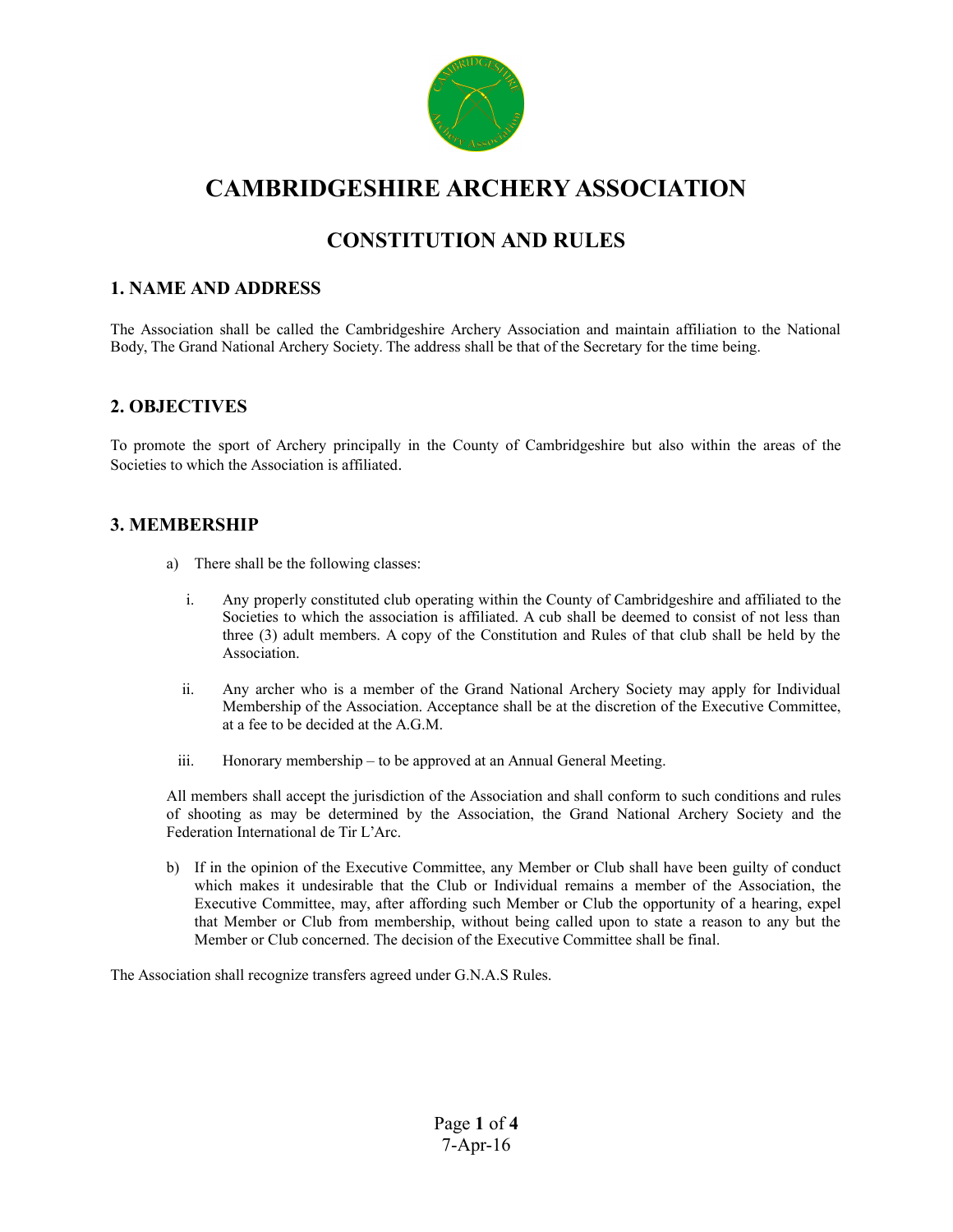

### **4. FINANCE**

- a) The financial year shall run from the  $1<sup>st</sup>$  April to the  $31<sup>st</sup>$  March.
- b) Each affiliated club shall pay a subscription, per senior and junior member, to the County, such fee to be agreed at the Annual General Meeting.
- c) The income of the Association, howsoever derived, shall be applied solely towards the promotion of the objects of the Association.
- d) An Auditor, who shall not be an Officer of the Executive Committee or a retiring Executive Committee member, shall be appointed at the A.G.M.
- e) A copy of the Balance Sheet and Income and Expenditure Account, duly certified by the Auditor, shall be available to each club and individual member at the A.G.M.
- f) Teams representing the County may have entry fees and reasonable expenses paid by the Association.
- g) The Association shall pay a hiring fee for each complete target, less face, loaned for a County event, the amount of such fee to be decided annually by the Executive Committee.
- h) Executive Officers of the Association shall be allowed to claim reasonable out of pocket expenses incurred in the course of their duties, including attendance at meetings, where these expenses are not met by other sources.

#### **5. OFFICERS OF THE ASSOCIATION**

- a) President. This office may be used by the Association to recognize the work of an archer who has contributed time and effort over a period of years to the benefit of the sport in Cambridgeshire.
- b) Vice-President. The number of Vice-Presidents shall be at the discretion of the Executive Committee, the office being conferred for such a period as the Executive Committee may determine.
- c) Executive Officers. Chairman; Vice-Chairman, Secretary, Treasurer, Records Officer, Team Manager, Public Relations Officer, Tournament Coordinator, Child Protection Officer and Coaching Organiser. With the exception of the ex-officio Coaching Organiser, these Officers shall be elected at the A.G.M. Nominations for these posts shall be received in writing by the Secretary at least seven days before the date of the A.G.M. and each nomination shall contain a statement that the person proposed will be willing to accept office if elected. All retiring Officers shall be eligible for reelection.
- d) The roles and responsibilities of the Executive Officers including co-opted posts are detailed in the associated Terms of Reference (TOR's) which are endorsed by the Executive Committee.

Should any Office become vacant during the year, for any reason whatsoever, the vacancy shall be filled from a recommendation by the Executive Committee.

Any person nominated to an elective position in the Association shall declare at the time of nomination, or subsequently, any business or political interest or activity that could influence impartiality and this information shall be circulated to all those entitled to vote.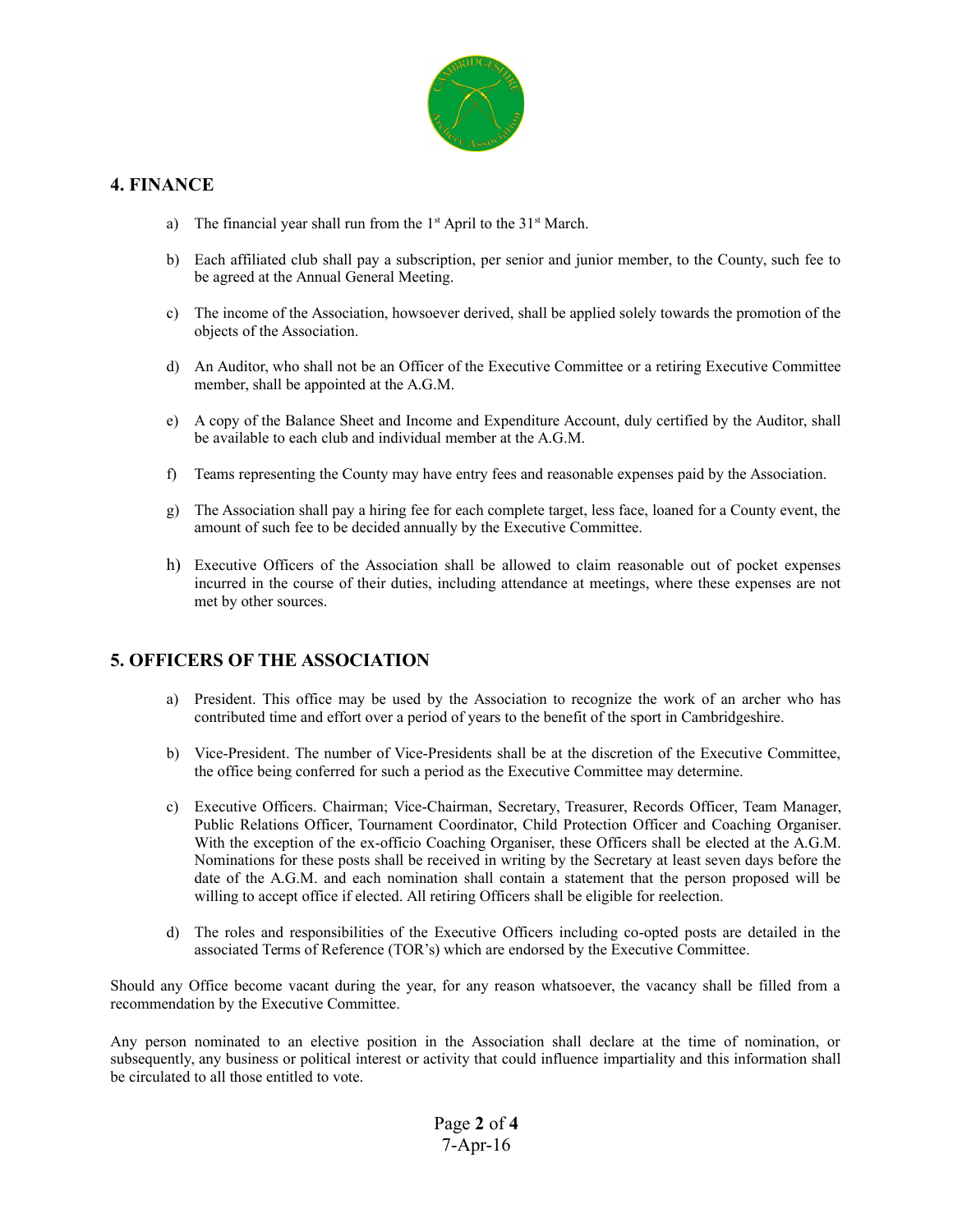

# **6. EXECUTIVE COMMITTEE**

- a) The affairs of the Association shall be governed by an Executive Committee consisting of the Officers of the Association, and two voting representatives from each affiliated Club one of whom, where possible, shall be the Secretary of that Club. The roles of Officer of the Association and Club Representative may be combined in one person, but that person may only cast one vote. At Executive Committee meetings the Chairman shall have a casting vote.
- b) The Executive Committee Meetings to be a minimum of four per year, plus the A.G.M.
- c) Any urgent matter that arises between meetings shall be dealt with by discussion between any four Executive Officers of the Association. A full report will be presented at the next Executive Committee meeting.
- d) The Executive Committee shall elect from within itself two representatives to serve on the Regional Council of the Southern Counties Archery Society.
- e) The Executive Committee shall have the power to co-opt and appoint sub-committees with specified and limited powers.
- f) A quorum requires at least 5 members. This must include 2 Officers, one being either Chairman or Secretary, and also providing that at least 3 clubs are represented.

#### **7. GENERAL MEETINGS**

- a) The Annual General Meeting shall be held in June each year.
- b) An Extraordinary General Meeting may be called at the request of not less than two member Clubs paying the full subscription, addressed to the Secretary of the Association with copies circulated to member Clubs, stating the reason for desiring the meeting to be called and the meeting shall be held within one month of the receipt of the request by the Secretary.
- c) At any General meeting a quorum requires, as a minimum, at least 2 Officers of the Association, one being the Chairman or Secretary, plus at least 3 representatives from 3 separate CAA clubs. The Secretary shall give each Club at least fourteen days' notice of any General Meeting.
- d) Any controversial items raised, not appearing on the Agenda, shall be referred to the Executive Committee.
- e) No alteration shall be made to this Constitution except at a General Meeting and not unless 21 days prior to such Meeting a written notice of the proposed alteration, or of one substantially to the like effect, shall have been given to the Secretary who shall give 14 days' notice thereof to the meeting and the resolution embodying such proposed alteration shall be carried by a majority of al least two-thirds of the votes recorded therein at the meeting.

For any General Meeting voting shall be by a show of hands of all Officers and members present and the Chairman shall have the casting vote.